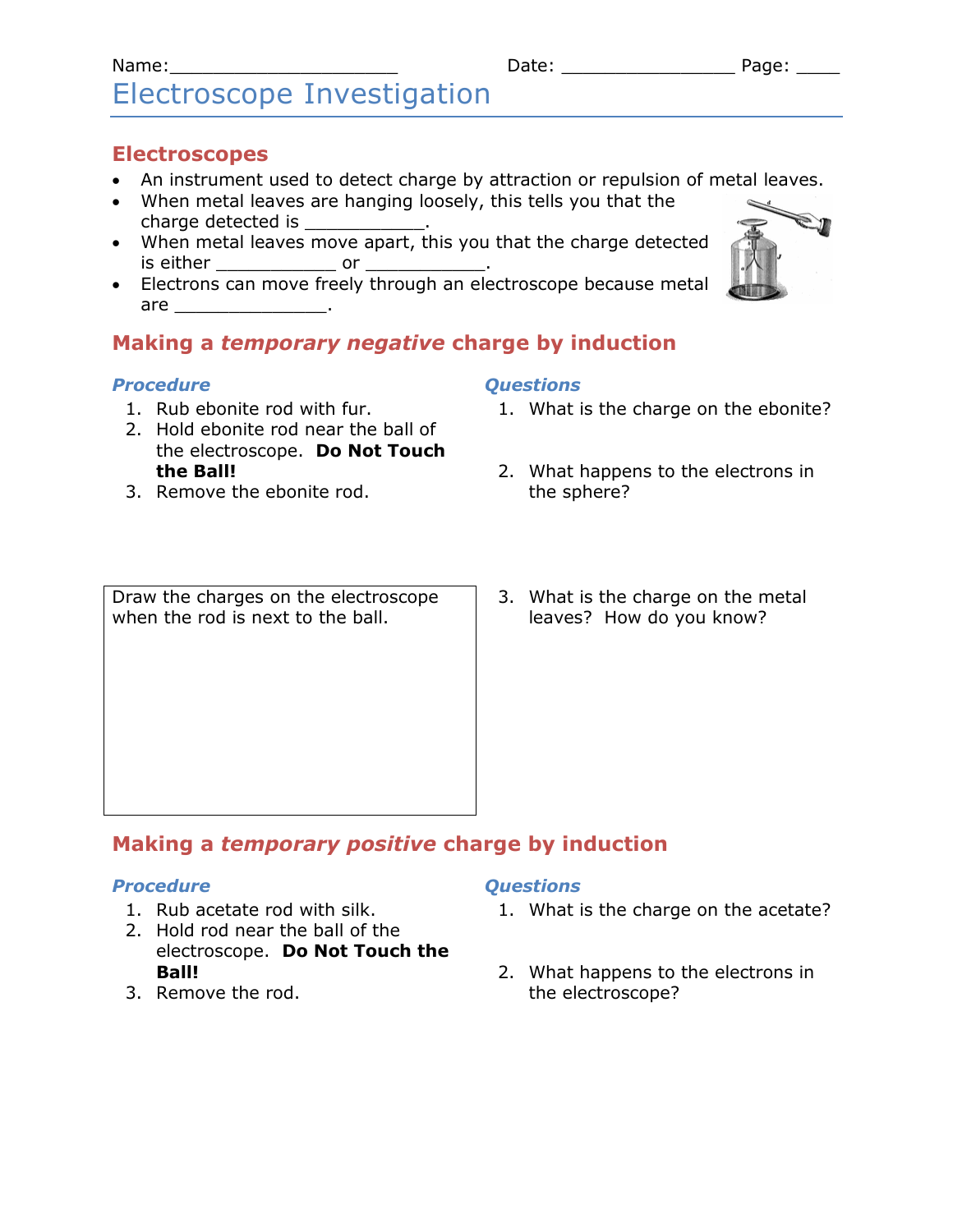| Name:                                                                     | Date: the contract of the contract of the contract of the contract of the contract of the contract of the contract of the contract of the contract of the contract of the contract of the contract of the contract of the cont | Page:                              |
|---------------------------------------------------------------------------|--------------------------------------------------------------------------------------------------------------------------------------------------------------------------------------------------------------------------------|------------------------------------|
| Draw the charges on the electroscope<br>when the rod is next to the ball. | leaves? How do you know?                                                                                                                                                                                                       | 3. What is the charge on the metal |
|                                                                           |                                                                                                                                                                                                                                |                                    |

# **Making a** *permanent negative* **charge by contact**

#### *Procedure*

- 1. Rub ebonite rod with fur.
- 2. Touch the rod to the ball of the electroscope.
- 3. Remove the rod.

#### *Questions*

- 1. What is the charge on the ebonite?
- 2. What happens to the electrons between the rod and the electroscope?

Draw the charges on the electroscope when the rod is touching the ball.

3. What is the charge on the metal leaves? How do you know?

## **Making a** *permanent positive* **charge by contact**

#### *Procedure*

- 1. Rub acetate rod with silk.
- 2. Touch the rod to the ball of the electroscope.
- 3. Remove the rod.

#### *Questions*

- 1. What is the charge on the acetate?
- 2. What happens to the electrons between the rod and the electroscope?